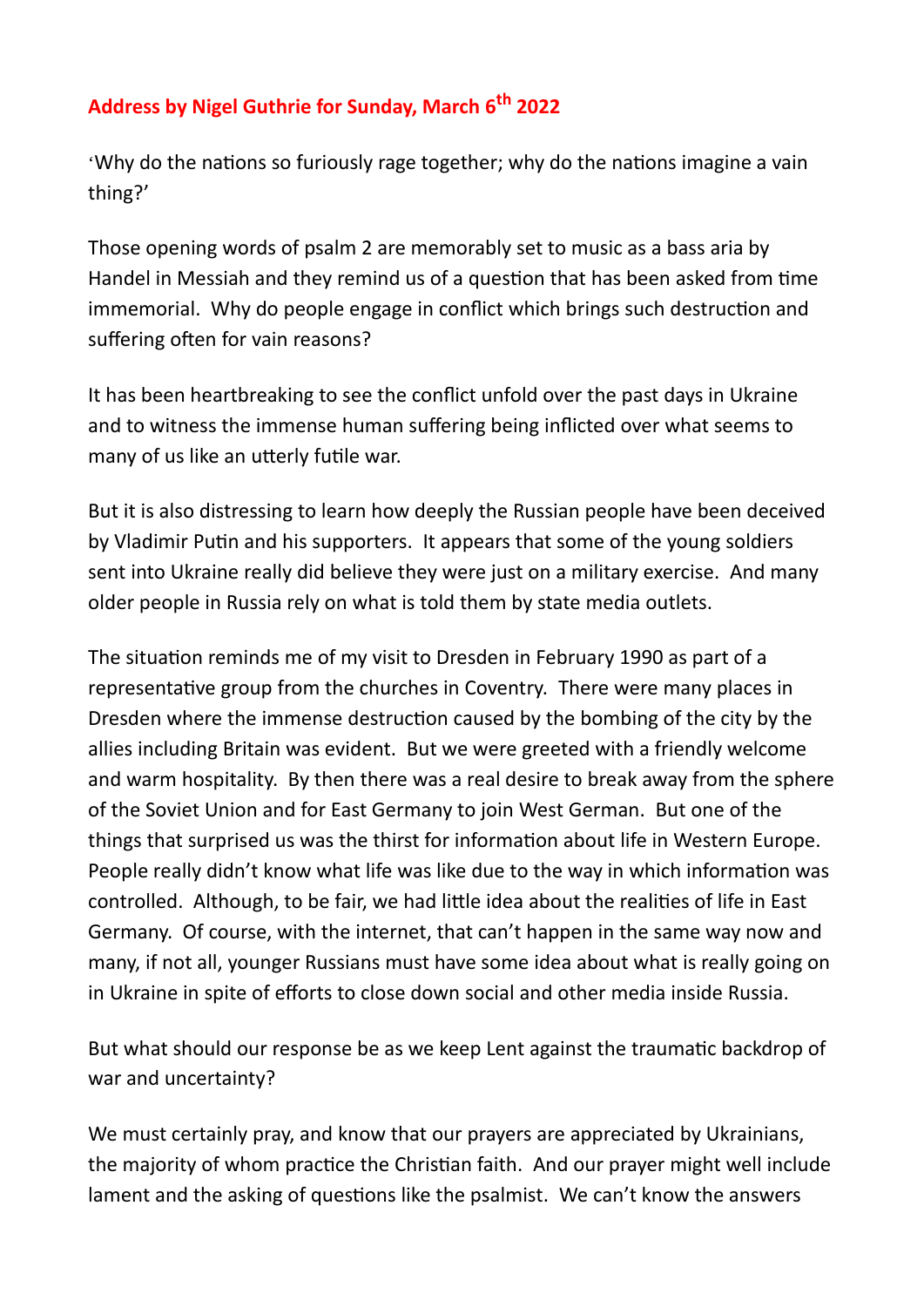and we certainly can't know what will happen next but we can offer our questions and despair to God knowing that God will accept our desire to support those who are suffering and our longing for peace.

And we can offer practical or financial help. I understand that donations through the DEC are being doubled by the Government at the moment and the need is growing rapidly as well over a million people are now displaced from Ukraine. I have included an internet link and phone number in the mailing. [dec.org.uk](http://dec.org.uk/) 0370 6060900

It was the immense refugee crisis caused by the Second World War that brought Christian Aid into being. Now many organisation including YMCA and Christian Aid are putting their resources towards the support of those fleeing from Ukraine and our support for them will be an effective way of getting help to those most in need.

And then perhaps we should get involved politically because the government is likely to be responsive to public pressure. There is always a reluctance in some quarters to accept refugees, or to accept as many as we might. Yet this is one of the best things we can possibly do in a time of conflict. Those who have come here as refugees in the past have made immense contributions to our life and remain ever grateful to this country. Most will want to return home when conditions improve. To close our doors to refugees at this time would be an act of shame which would stain this country for many years to come.

And finally we should keep ourselves informed about the terrible war – but we should not get obsessed with it. I heard the term 'doom scrolling' for the first time this week. It refers to the practice of scrolling down through news reports on social media or elsewhere always finding the next terrible story. There are two reasons why this might just be the temptation we need to resist this Lent.

Firstly, it is bad for us. People are increasingly realising the overwhelming negative effect that such behaviour can have on our emotional lives. I know that several people are giving up Social Media for Lent and if we feel it is getting to us then perhaps that is the fast we should make. And certainly to limit our exposure to the news through the day is good practice in self-care.

But secondly it distracts us from attending to those around us many of whom need our kindness and our listening ear. Most of us can't do very much to help the people